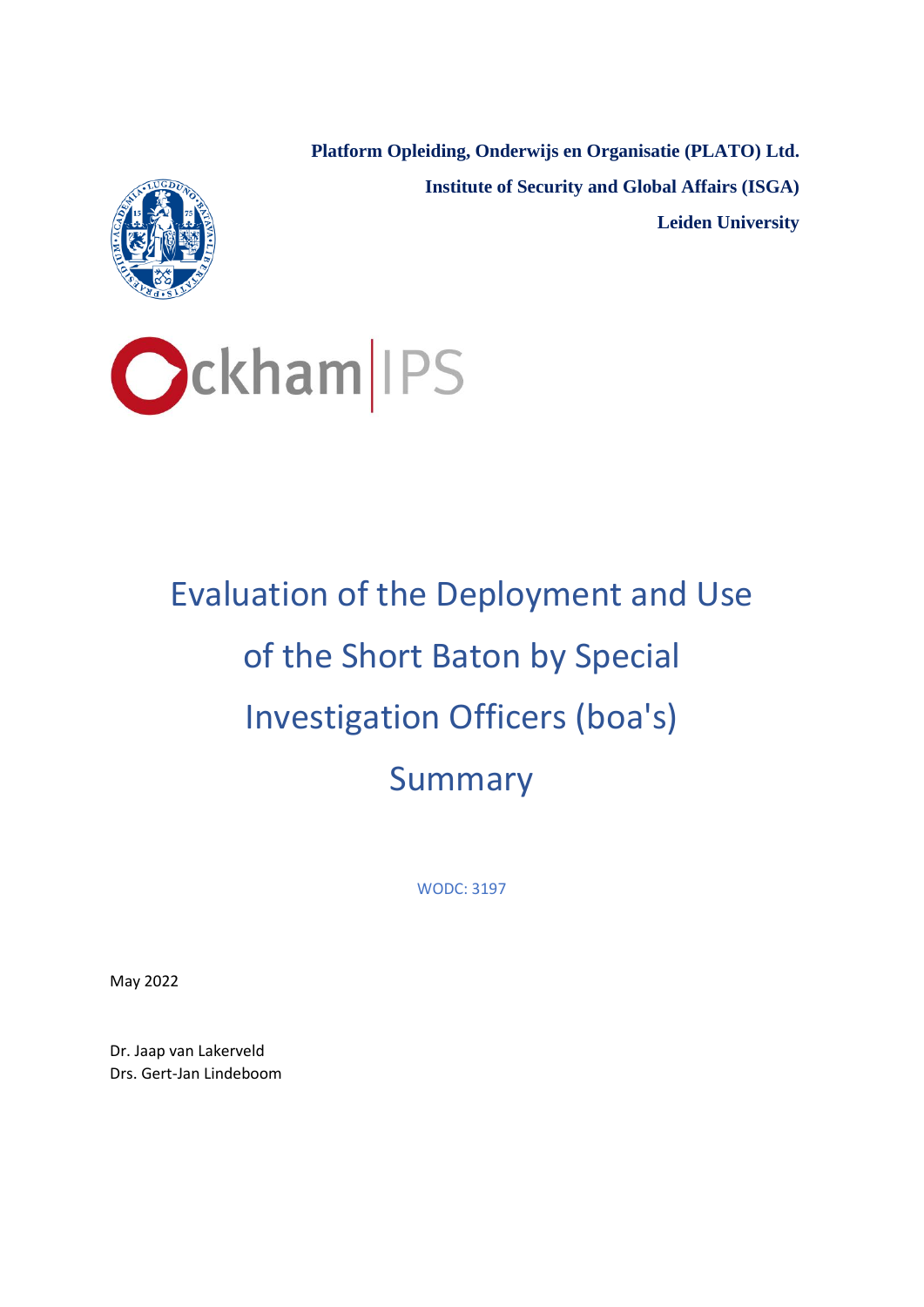# Colophon

#### **Contractor**

Scientific Research and Documentation Centre of the Ministry of Justice and Security (WODC)

Department of External Scientific Policy Research Ministry of Justice and Security

Postbus 20301; 2500 EH Den Haag

#### **Researchers**

PLATO (Leiden University): Dr. Jaap van Lakerveld

Ockham IPS BV: Drs. Gert-Jan Lindeboom

Institute of Security and Global Affairs (Leiden University): Dr. Joery Matthys

#### **Supervisory committee**

Voorzitter: Prof. Dr. Marie Rosenkrantz Lindegaard Dr. Frans Beijaard Dr. Lisa van Reemst Mr. Bart Engberts Dr. Julien van Ostaaijen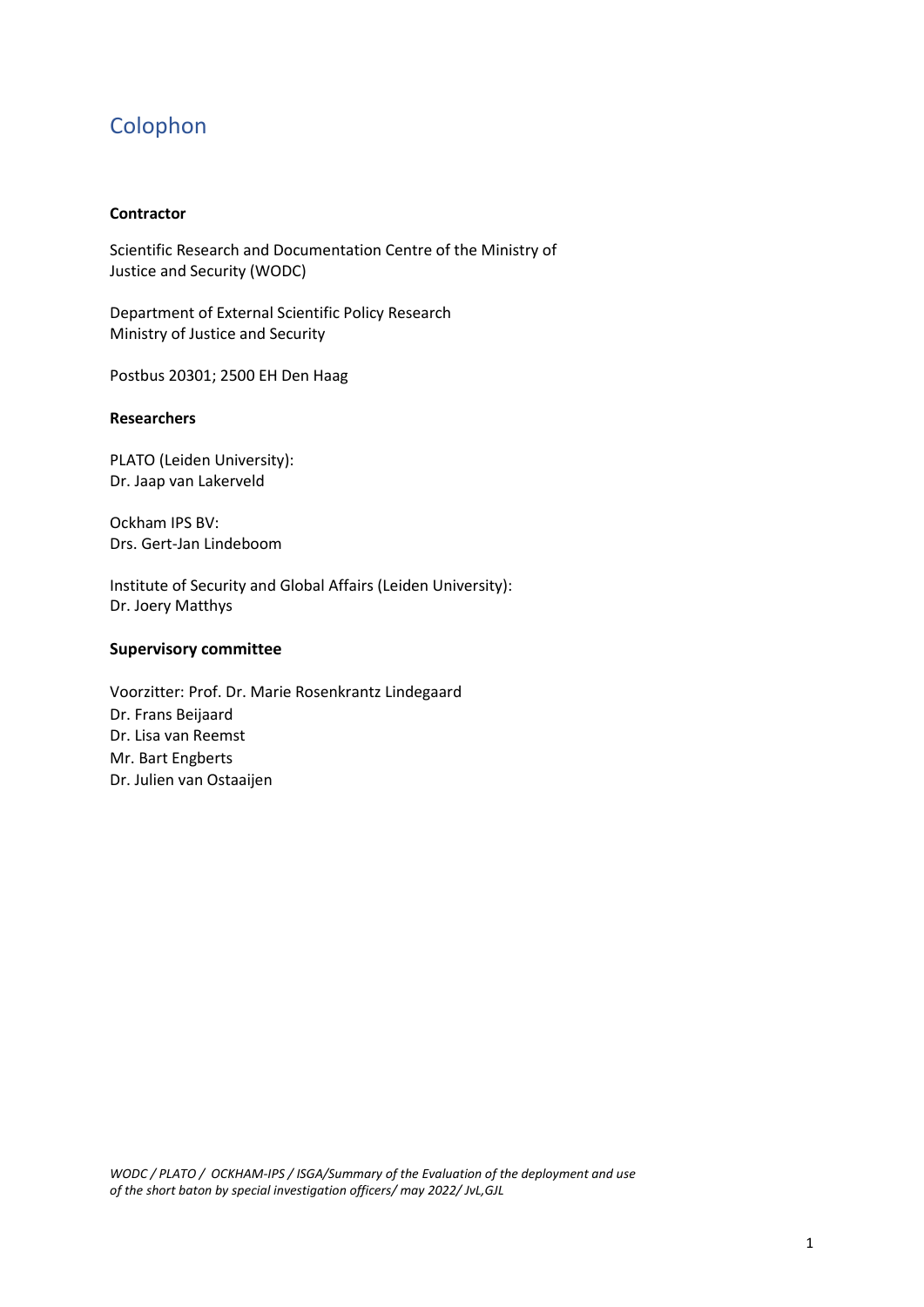# Summary

In recent years, an increasing number of so-called municipal enforcement officers is deployed in the public square in addition to the 'regular' police force. These officers are assigned a status of a special investigative officer *(*in Dutch: *buitengewoon opsporings ambtenaar*) and are authorised to enforce a variety of local and national legislation in the public domain. The last years have seen increasing concerns about personal safety in their work.

One of the venues to respond to these concerns has been to explore an expansion of the possibilities of equipping these enforcement officers with a short baton. This requires changes to the formal request procedure, which the Ministry of Justice and Safety is considering to facilitate through a new and separate regulation for the arming and equipping of special investigating officers. In preparation for this possible future regulation, a pilot approach was chosen in which ten municipalities could request a short baton for their municipal enforcement officers in line with the intended future regulation. This pilot approach was granted to Alkmaar, Amsterdam, Capelle aan den IJssel, Hoorn, Leeuwarden, Valkenburg aan de Geul, Velsen, Zandvoort, Zoetermeer and Zuidwest Friesland, where a maximum of 20 enforcement officers were granted permission to carry the short baton.

On behalf of the Ministry of Justice and Security's Scientific Research and Documentation Centre (WODC), an external evaluation was launched to review the outcomes of the pilot. To be able to investigate the experiences of introducing and working with the short baton during the year 2021, a process evaluation was chosen. This evaluation collected insights from four distinct levels; experiences at the system level, at the organisational level, level of incidents, and at the individual level. These insights offer together the pieces that allow responding to the main evaluation question:

- What can be learned from the results in the pilot in relation to the new to be developed separate regulation for the arming and equipping enforcement officers

# The evaluation approach

Various methods and tools were used to collect the results of the pilot with the short baton in 2021. The study was carried out in the 10 pilot municipalities mentioned, and further complemented by insights from six additional municipalities where enforcement officers were not equipped with a baton (Groningen, Haarlem, Katwijk, Tilburg, Utrecht, Vlissingen). While these municipalities do not equip their enforcement officers with a short baton, the tasks and responsibilities are roughly comparable as the municipalities, which allows gaining a more in-depth understanding of the experiences of enforcement officers in the Netherlands more generally. The following methods were part of the study:

- Document study: Based on insights from literature, questions were formulated to be included in the evaluation. This document study consisted of an extensive scan of the available scientific and policy literature.
- Registration of incidents: The factfinding part of the evaluation was fed by data from local registration systems of municipalities, police, and supervisors.
- Online questionnaires: In two separate rounds online surveys were conducted among municipal employers, and enforcement officers. The surveys focused on the perceptions and experiences of enforcement officers, both actual experiences, and hypothetical cases.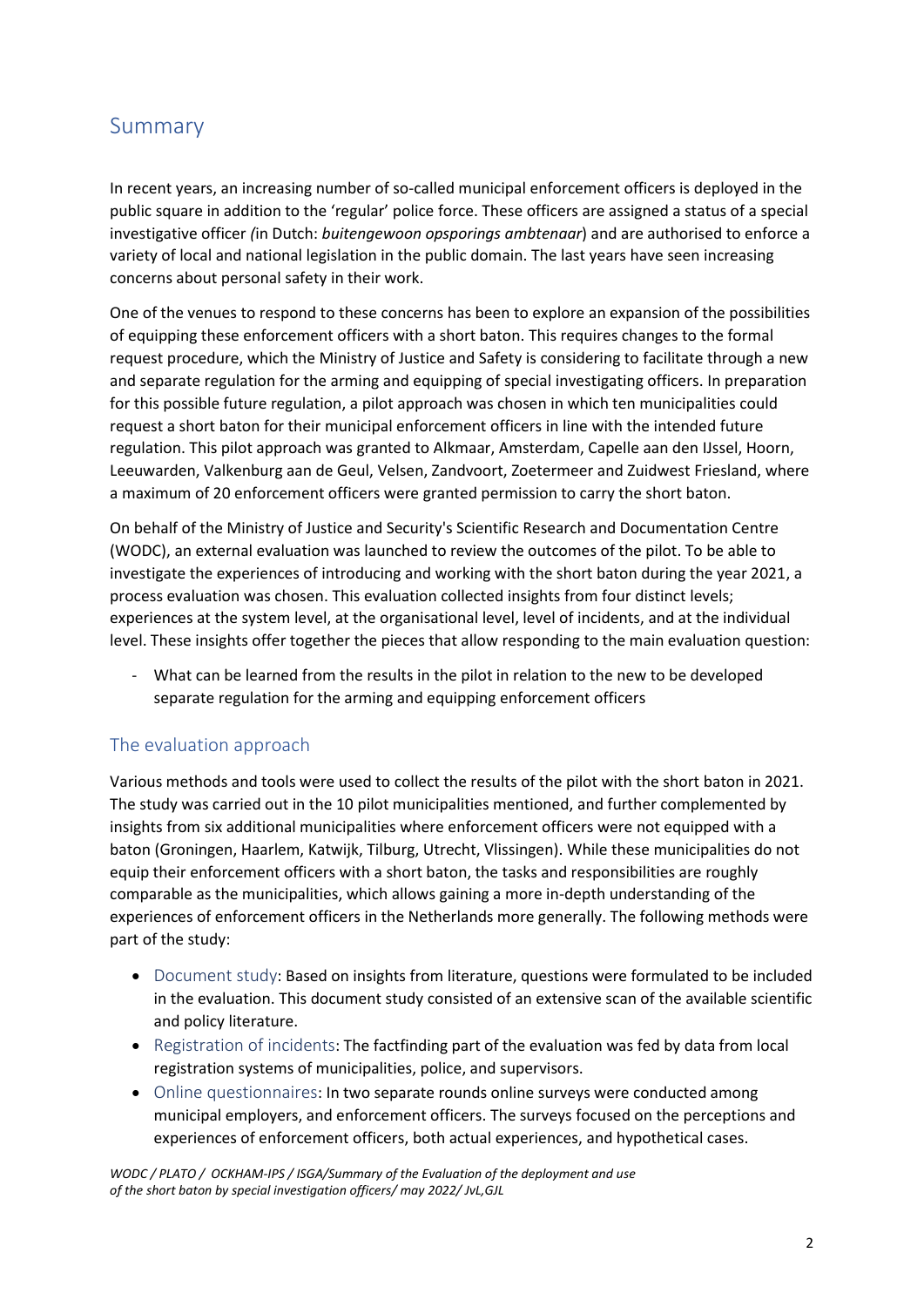- Policy interviews: A substantial part of the data collection consisted of multiple rounds of interviews with policy stakeholders during the course of the evaluation. On a national level, interviews were held with relevant policy departments within the Ministry of Justice and Security, the two trade unions responsible for enforcement officers, and the public prosecutor. At the local level, interviews were held with team leaders of the enforcement teams, and/or policy advisers on public order and safety in the ten pilot municipalities and the six control municipalities. Similar interviews were held with the legal supervisors of local enforcement officers (direct supervisors, who represent the police force, and supervisors, who work in district courts on behalf of the public prosecutor).
- In-depth interviews: in addition to the policy interviews, the evaluation organised in-depth interviews with thirteen enforcement officers from five municipalities to explore more in-depth the experiences of wearing and using the baton.
- Focus groups: At the end of January 2022, after completion of the data collection, two focus groups were organised: one with local authorities, and one with academics and professionals.

# Conclusions

The conclusions of the evaluation follow the structure of data collection and are divided into four levels. The implications of the conclusions for future policies are included in a final section: lessons learned from the pilot.

#### Findings at the system level

#### *Justification for participating in the pilot*

What were the main reasons for the 10 participating municipalities to submit an application for the pilot? Who took the initiative and what was the role of the enforcement officers in this?

Municipalities mentioned a variety of reasons to justify their application to participate in the pilot. Such reasons include a toughening of interactions on the street, changing nature of the tasks of enforcement officers, specific local issues, enforcement around corona restrictions, as well as long response times of the police in case of incidents. Mayors have played an active role in requesting enrolment in the pilot; in some municipalities the city council exerted additional political pressure, sometimes in combination with the local enforcement officers' workforce. In some cases enforcement officers themselves took the initiative to campaign actively for the short baton. In other municipalities, the initiative came mainly from employers, who held discussions with the enforcement officers to hear their views, or questionnaires were administered to find out how they felt about participation in the pilot.

Some of the control municipalities had also applied to enrol in pilot, but were not selected. Others did not apply intentionally, either because they did not consider themselves ready for arming their enforcement officers. In these municipalities, adding a short baton to the equipment of enforcement officers is considered a step in a broader process of professionalisation, which would first require changes to standing policies for recruitment and selection, as well as in requirements to training and qualification. Some municipalities have more fundamental objections against arming enforcement officers, either from the employer's side, or because enforcement officers themselves registered their opposition.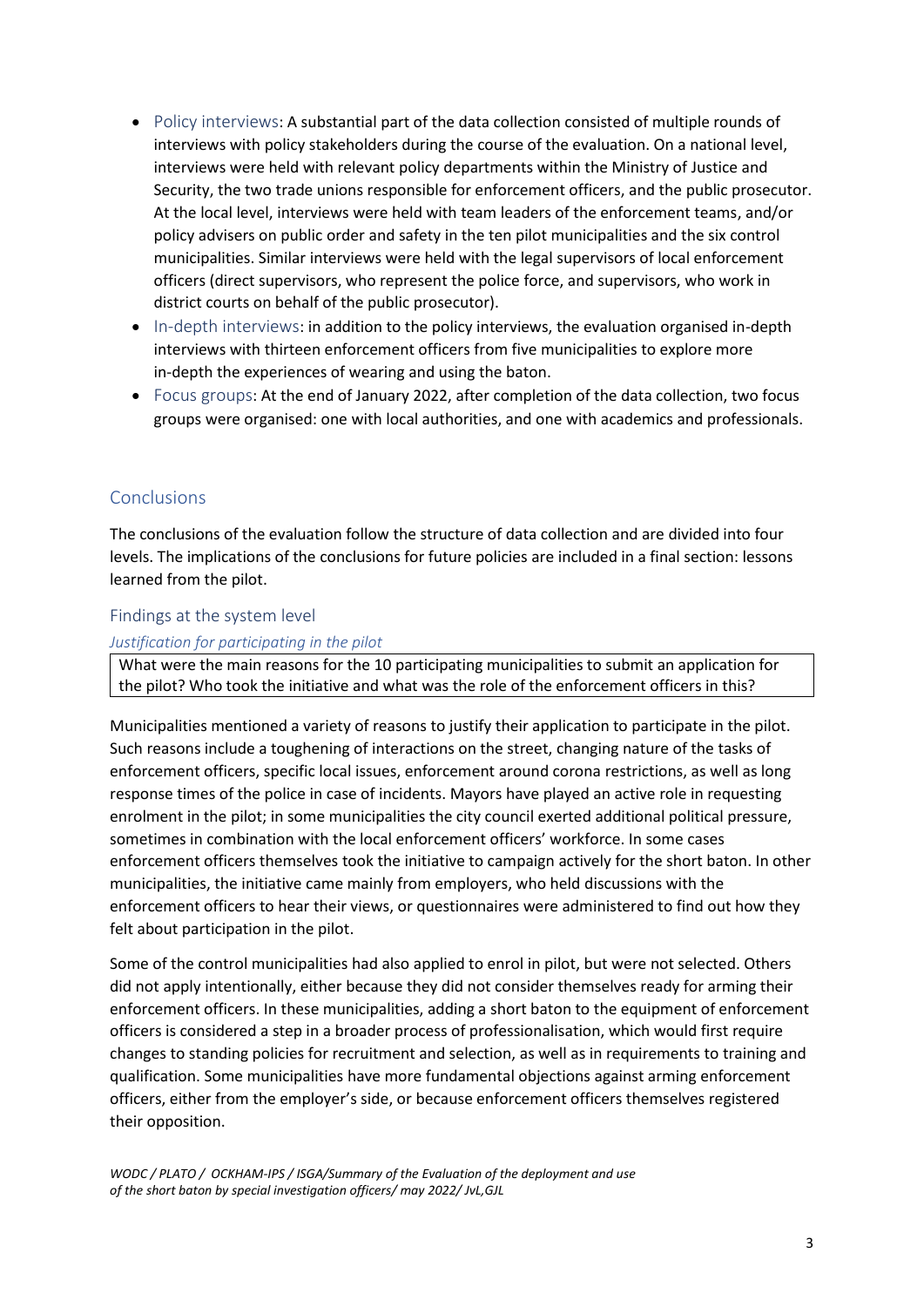#### *Substantiation of safety risks*

Which elements did the municipalities use to substantiate the safety risks, and what were the experiences in making these risk analyses?

In line with the requirements of the pilot, all ten participating municipalities have identified specific security risks in the work of enforcement officers, for instance increases in aggressive behaviour of citizen in the community. In addition to that, applications refer to certain groups (e.g. loitering youngsters); the duty to do checks in pubs establishments; and the enforcement of other corona measures.

Applications show differences between municipalities when it comes to how enforcement officers are deployed, for instance whether they operate in nightlife areas. The direct supervisors, responsible for the day-to-day overseeing of enforcement officers in their regions approved the submitted substantiation of safety risks. An analysis of the approval process show however local differences in how the various criteria had been interpreted. While local differences in the execution may persist, but a common interpretation of national criteria would help clarity and transparency in the determination of tasks, competencies, and equipment of enforcement officers.

#### *Cooperation with the police*

How did cooperation with the police develop, and what role did participation in the pilot play in this development?

Cooperation with the police should already have been formally laid down in a formal enforcement arrangement. In some cases in the preparation for the pilot such an enforcement arrangement had not been in place, and was only drawn up for the purpose of the pilot application. Experiences from the pilot do not point to any structural changes in the cooperation between enforcement officers and the police after the introduction of the short baton. However, participation in the pilot did bring existing patterns of cooperation to the surface; in municipalities where such cooperation had been more problematic, municipalities also noted that the police teams were also more critical towards the pilot. In municipalities in which constructive cooperation had already been established for years, more enthusiasm existed among the local police force to cooperate, on an organisational level, but often also on a personal level.

#### Findings at organisational level

#### *Enforcement officers supervision and enforcement tasks*

Which enforcement tasks in domain I (public areas) were performed by enforcement officers in the period from 1 January 2021 to 31 December 2021? How do these tasks compare to their enforcement tasks in previous periods?

Municipal enforcement officers represent the municipality's authority on the street and have a broad variety of tasks and responsibilities. Within their range of competence falls for instance addressing disturbances, small annoyances, and other occurrences that relate to the 'liveability' of a region, as long as these are not covered by other formal legislation. Since the outbreak of the COVID-19 pandemic the set of competences was broadened substantially, including for instance enforcing social distance rules, evening curfews, closure of bars, and the prohibition of sale of alcohol.

In comparison to earlier years, many municipalities identify a broadening of the original tasks that are deemed to fall within the criterion of 'liveability'. This is taking place more broadly in the Netherlands, but when comparing the municipalities in the pilot against the control municipalities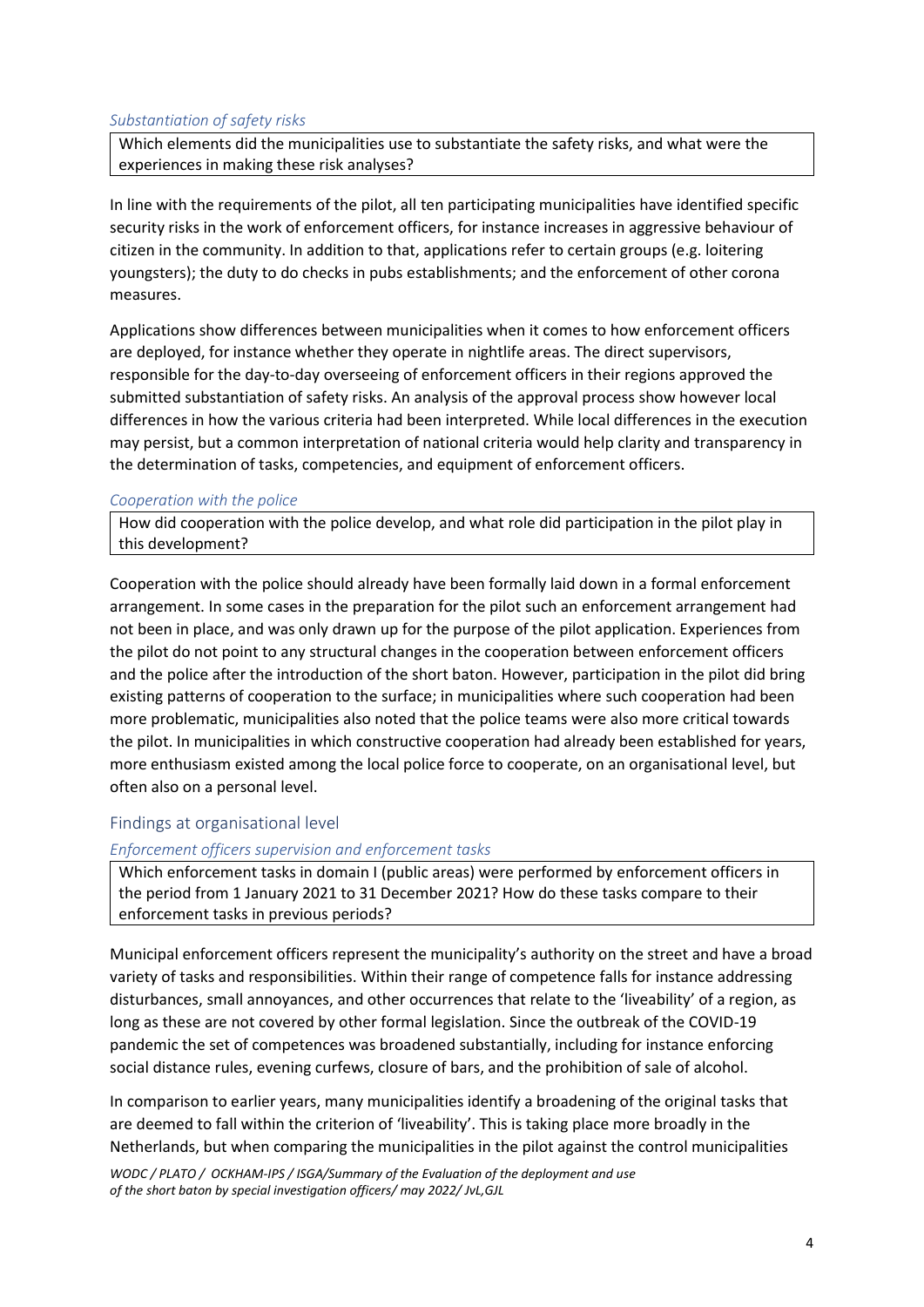there are some differences as well. Enforcement officers in pilot municipalities indicate to work more often on more risky areas, such as youth nuisance, while enforcement in control municipalities report to work more often on relatively safer areas, such as parking, waste and parks.

The results of the evaluation did not identify any structural shift of tasks after enforcement officers were equipped with the baton. This is an important finding, but it is noted that this was an explicit condition for participation in the pilot, which was actively monitored and managed by the stakeholders involved. This limits the potential of the evaluation to draw meaningful conclusions about what could happen beyond an initial pilot phase, when such close-up management may not necessarily persist. What can be concluded is that the active use, reference and discussion of the enforcement arrangements (the formal plans for cooperation with the police) can serve as the tool to ensure that the limits of deployment remain clear and respected, in order to avoid that local enforcement officers are deployed more frequently for tasks that should be taken up by the police.

#### *Training and education*

In what way are enforcement officers (additionally) trained in the use of the short baton?

The pilot municipalities have met in the requirements for (additional) training and education in different ways. In principle, the requirement for enrolling in the pilot was that enforcement officers had to have completed a three year upper secondary vocational training (training programme called Enforcement, Supervision and Safety (MBO-3). In one municipality these rules were applied more flexibly, to avoid excluding specifically the most experienced enforcement officers, who did not have this qualification. Another requirement for the pilot was to have completed a violence management training course (RTGB), and to have at least one year of experience. These requirements were met in all municipalities. One municipality raised the minimum requirement of practical experience to three years. Other municipalities have taken steps to offer additional training, facilitating discussions on concrete experiences, to help shape practice and to sharpen working methods. Some of such training programmes also actively seek joined training efforts with the local police unit.

Have enforcement officers experienced the required (additional) training modules as contributing to professional use of the short baton (that is: de-escalating and, if used nonetheless, proportional)?

Overall, enforcement officers are positive about the education and training they received. Those that were trained longer tend to evaluate the training they received as comparatively better than their peers that received shorter training. The additional training offered includes attention for discussing incidents, encourage critical reflection, and practical (de-escalation). Those that have the most visible effect on professional development are those that include such practical exercises. Particularly the types of training programmes that focused on avoiding the use of the baton appear to have a constructive contribution, also leading to more restraint among enforcement officers to use the baton, such as using it more cautiously, or more often consider withdrawal as a better alternative.

#### *Additional support from employers*

What additional support was provided to enforcement officers besides training and what does it include?

In addition to education and specific training, the support provided by employers also consists of other choices regarding equipment. The bodycam, for instance, is a tool that contributes to personal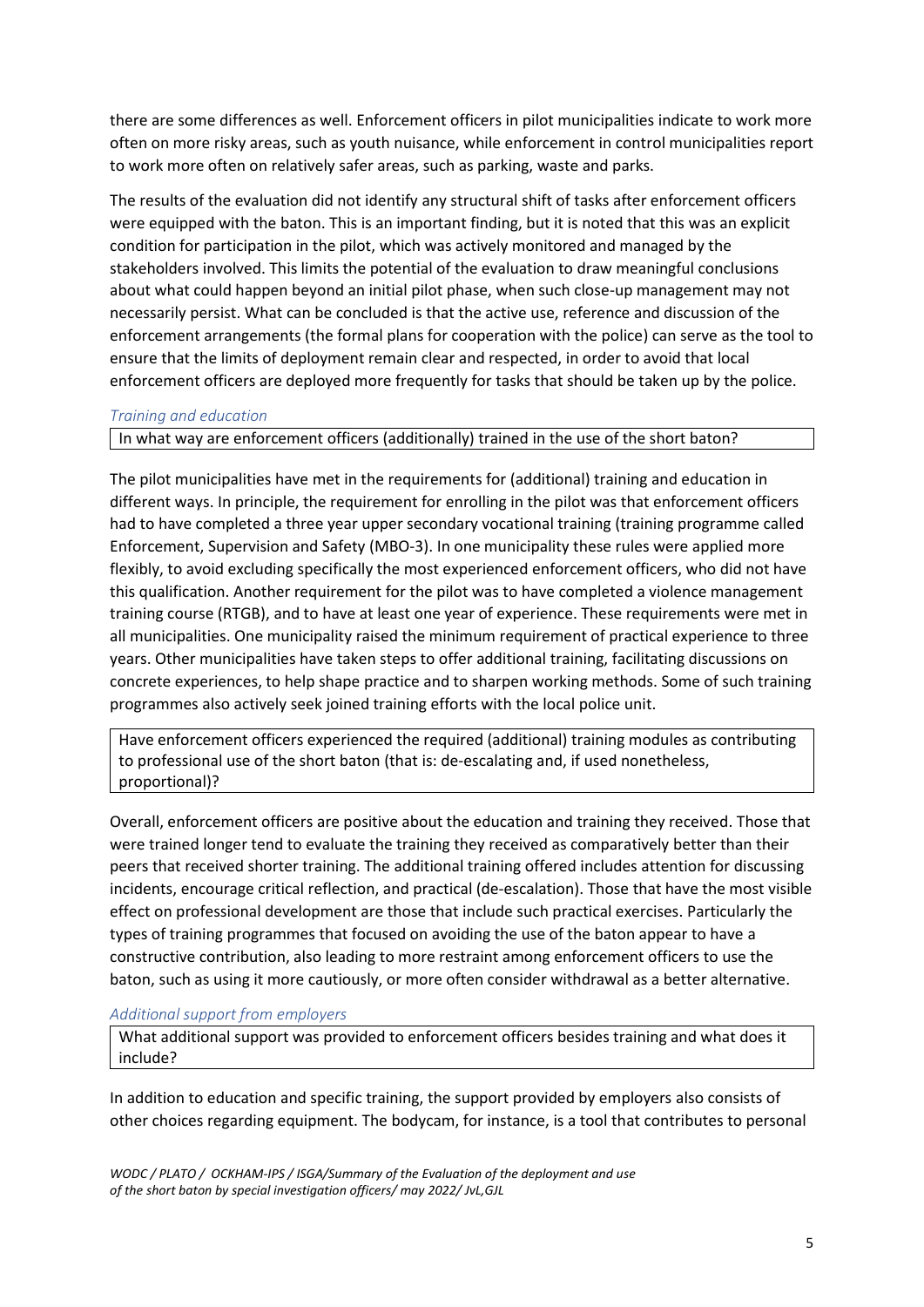safety, but can also have a role that can encourage reflection on one's own actions and on the use of equipment.

Some pilot municipalities have chosen to actively discourage their enforcement officers to actually use short baton. They emphasised the exceptional nature of using of the short baton, and closely monitored the way enforcement officers had used them. Whenever an officer had used the baton, this was discussed in detail, not only with the person involved, but also within the team in order to reflect on whether or not the short baton should have been used and ways in which use could have been prevented, or minimized. The experience in the pilot is that such interactions have a positive effect on the professionalisation of enforcement officers, and also contributes to a more critical and self-aware assessment of using the short baton on the street.

The legal aspects of equipping enforcement officers with a short batons, and of using it, has received attention to various degrees. This includes questions surrounding the liability and rights of the enforcement officer when using the baton, as well as the liability of the employer. Two specific municipalities have gained some practical experience with this, but the other municipalities all underline the need for more guidance in this area, in the form of additional briefings, checklists, or suggestions.

## Findings at incident level

## *Number of incidents of violence*

What trends can be observed in the number of cases of (physical or verbal) violence against police officers and how many cases of physical violence (including use of the short baton) have been r egistered by enforcement officers in the period from 1 January 2021 to 31 December 2021?

Uniform figures about the development in numbers of cases of violence against enforcement officers are not available. Differences in local tasks and competences, as well as differences in the way violent incidents or the use of force is registered make a comparison between municipalities difficult. For the purpose of this evaluation however, the cases in which the short baton was used were collected in a way that allows comparison of threats of use, and of actual use of the short baton. The legal supervisors (police and public prosecutor) have considered the number of incidents in which the short baton was used restrained. A total of 59 reports were made of using the baton against persons, of which 40 in Amsterdam. Two-thirds of these reports were incidents in which the enforcement officers threatened to use the baton, but did not actually use it. The remaining 21 cases the baton was actually used against a person (of which 16 in Amsterdam).

Too few incidents were reported to systematically chart differences between municipalities or over time. Instead these incidents were studied in more detail, based on their context, cause, behaviour of enforcement officers and consequences. In the specific cases that have been studied, the enforcement officers indicated that the threatening or using the short baton has led to control over the situation. The results of the pilot suggest specifically that the threatening of using the short baton in most cases is already an effective way to (re)gain control over the situation. Still, such a finding comes with the caveat that we have no information how the situation would have been resolved without the short baton, nor does the available data allow concluding more generally whether arming enforcement officers with a short baton has led to more, or fewer incidents.

How many incidents of use of violence have been officially reported (in accordance with the obligation in the official instructions) to the (direct) supervisor (the Public Prosecution Service, OM)? How does the OM explain the trends of the numbers of registered incidents? What was the nature and context of these cases, considering the (scope of) duties performed by the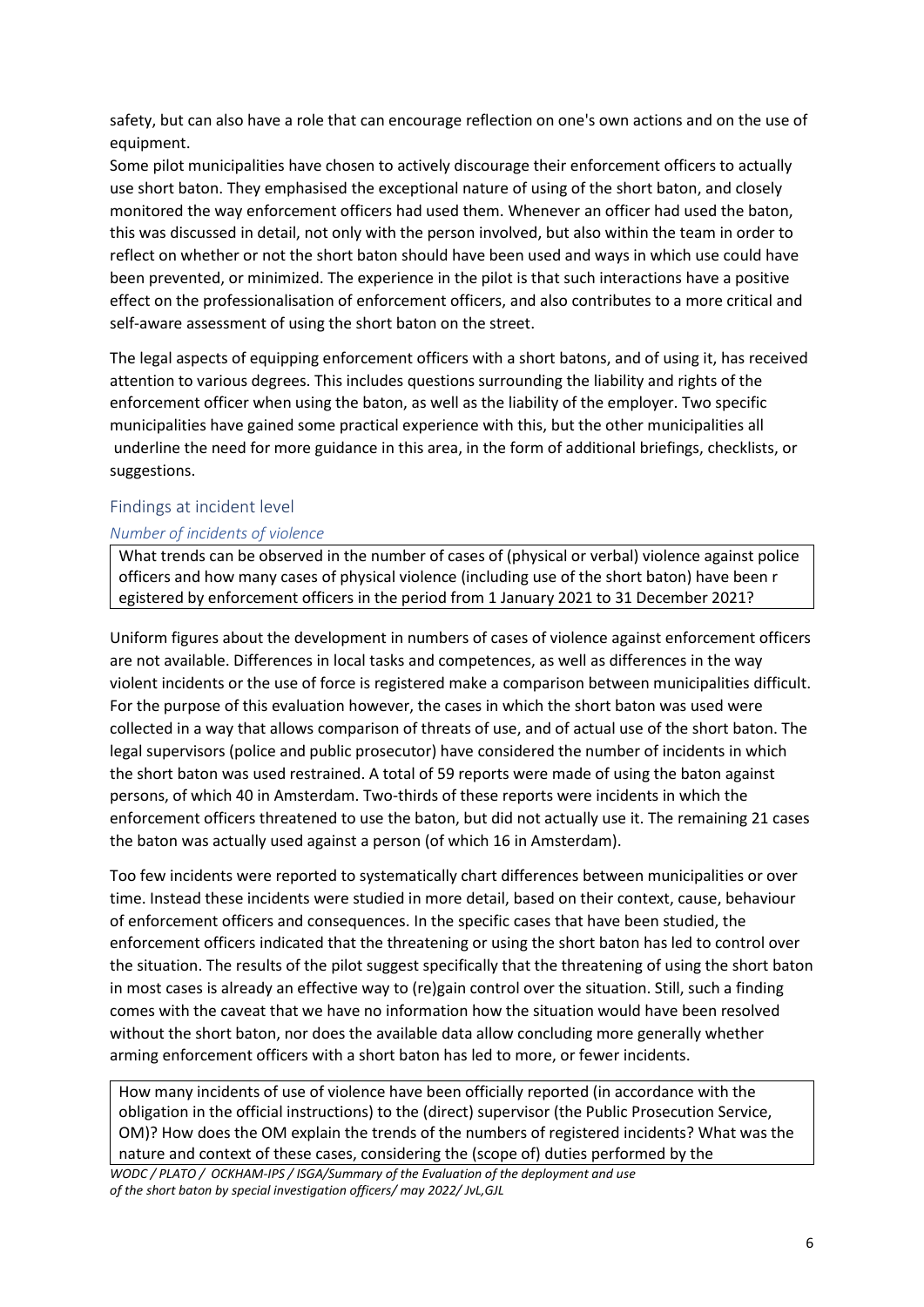enforcement officers, the legitimacy, subsidiarity and proportionality of the actions, including registration and reporting?

The evaluation highlights an overall constrained use of the short baton; in the cases where it has been used, enforcement officers themselves report that it was an effective instrument to gain control over the situation. The number of reports of use of the baton in most municipalities varies between zero and four times during the investigation period. In five municipalities the baton had only been used for threatening, but was not actually deployed. Only in Amsterdam the times the baton was used, both for threatening and actual use is higher. This needs to be understood against the different metropolitan context with specific needs and specific priorities for local enforcement. However, it seems that less attention was also given to actively discourage use of the baton in the preparation of the pilot as well. In one specific case, legal concerns were raised about the subsidiarity of the use of the baton by two officers in support of the arrest of an individual. In response to the prosecutor's assessment a formal violence registration was filed for these officers.

Based on the detailed descriptions, the reports of incidents were grouped in three distinct categories: (1) use in support of regular public domain competences, (2) use during sudden incidents, (3) and use to support colleagues in danger. Most reported incidents relate to the first category. At the same time, there have also been cases where enforcement officers have been involved in assisting colleagues in danger, which is not in line with the existing rules and regulations. Instead, enforcement officers are expected to call the assistance of the police in dangerous situations. The fact that such incidents have taken place requires additional attention and clarity at all levels for the assessment by enforcement officers themselves; by the staff in the control room, the local police unit, employers and supervisors.

The experiences with the actual use of the short baton during the pilot underline the importance of close involvement of the formal supervisors (by police and public prosecutor). When these respond rapidly and adequately after individual incidents, the involved enforcement officer can be evaluated allowing the employer to further complement action with additional training. If necessary, such involvement can also serve as input for a revision of local recruitment and selection policies for enforcement officers, and possibly also for the broader local enforcement priorities and working methods.

## Findings on individual level

#### *Boa safety perception*

How have the enforcement officers perceptions of safety developed (in terms of the nature of the incidents experienced, the cooperation with the police, and the resources, armament and equipment) over the period from 1 January 2021 to 31 December 2021?

The evaluation shows that the majority of enforcement officers are positive about the short baton, both about the public reaction to it, and about the cooperation with the police in this respect. In comparison to enforcement officers in control municipalities, respondents in the pilot are more often proud about their work and feel safer when interacting with larger groups. However, this is the case for enforcement officers that have been equipped with the baton and their colleagues that have not; as such no direct link can be made with the short baton. Based on responses from enforcement officers in the survey the most relevant explanatory factors for the perception of safety among local enforcement officers is related to developments in the response by citizens in interactions, changes in the tasks and competences, response time of the police and (changes in) enforcement of COVID-19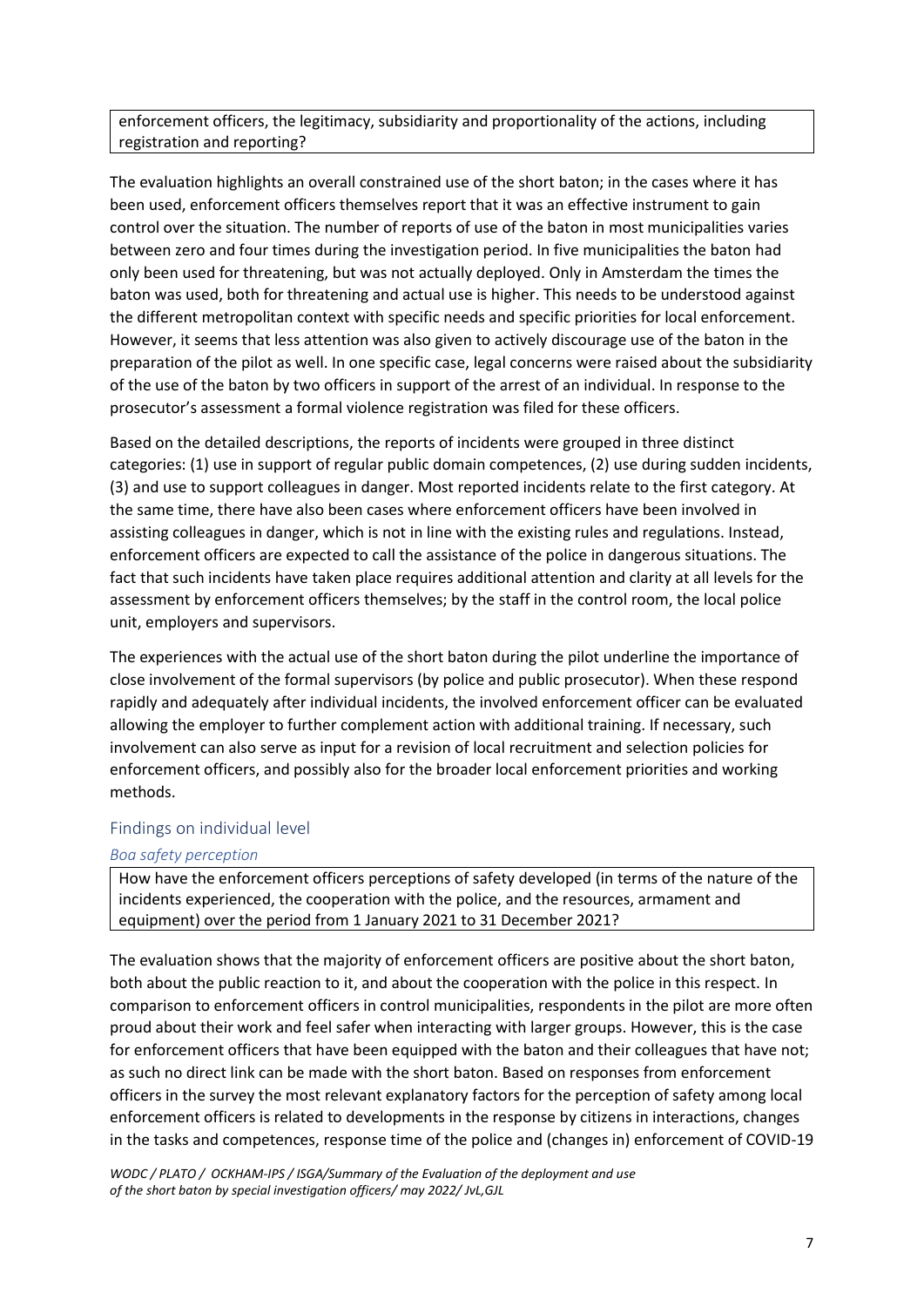restrictions. These factors underline the importance of finetuning and specifying the distribution of competences with the police, about local enforcement priorities and existing ways to reduce safety risks. The short baton can play a role in any of such aspects, but by itself is not the means to directly increase the safety or perception of safety among enforcement officers.

#### *Changes in behaviour*

Has the possession, or use of the short baton possibly also had a reverse effect?

Despite that the evaluation shows how the short baton was used with restraint during the pilot, it cannot be ruled out that individual enforcement officers respond differently than others. About a quarter of the surveyed enforcement officers indicated that were more inclined to approach a certain situation on the street when equipped with the baton, were less likely to ask for assistance, and in risky situation said they would not withdraw as often as before. This also means that three-quarters respond not to have changed their behaviour. More objectively, the evaluation has no means to ascertain whether such statements have affected the actual behaviour of enforcement officers on duty. No robust conclusions can be drawn about any potential averse effects of equipping enforcement officers with the short baton.

The results of the pilot did show that employers have paid due attention to the possible averse consequences of equipping enforcement officers with a short baton. This is observed for instance in the attention for training offered and guidance put in place by senior enforcement officers or managers. In addition, employers have taken steps in the area of more selective recruitment and through training courses in de-escalation and interview techniques, each of which serves to reduce the risks of individual behaviour that would not be in line with the overall guidelines of deployment.

# Lessons from the pilot

The review of findings as presented above provide the pieces with which the main evaluation question can be answered. It is important to underline that the evaluation has not set out to answer the question whether equipping enforcement officers with a short baton is desirable. This remains a political choice, which - in line with the intended future regulation - would no longer be taken in general, but instead at the local level in response to local priorities competences, associated risks and the possibility to cover such risks in cooperation with support of the local police unit. Instead, the evaluation has focused on identifying the conditions against which enforcement officers can best be equipped with the short baton. Based on such results, the a set of lessons can be identified for this purpose.

**Taking enough time for thorough preparation and planning of local approach**: Most participating municipalities have confirmed the importance of the requested preconditions for the pilot, such as having an enforcement arrangement in place and conducted a thorough risk analysis of deployment of enforcement officers against the tasks and local priorities. While these are labour and time intensive, doing so offers an opportunity to specifically (re)define the cooperation and responsibilities of the partners as a basis for cooperation between enforcement teams and police.

**Facilitating regular consultation at the various levels**: In the contacts between the local stakeholders, enforcement teams, supervisors and the Ministry of Justice and Security various stakeholders appear still to be struggling with their roles, and responsibilities. Having clear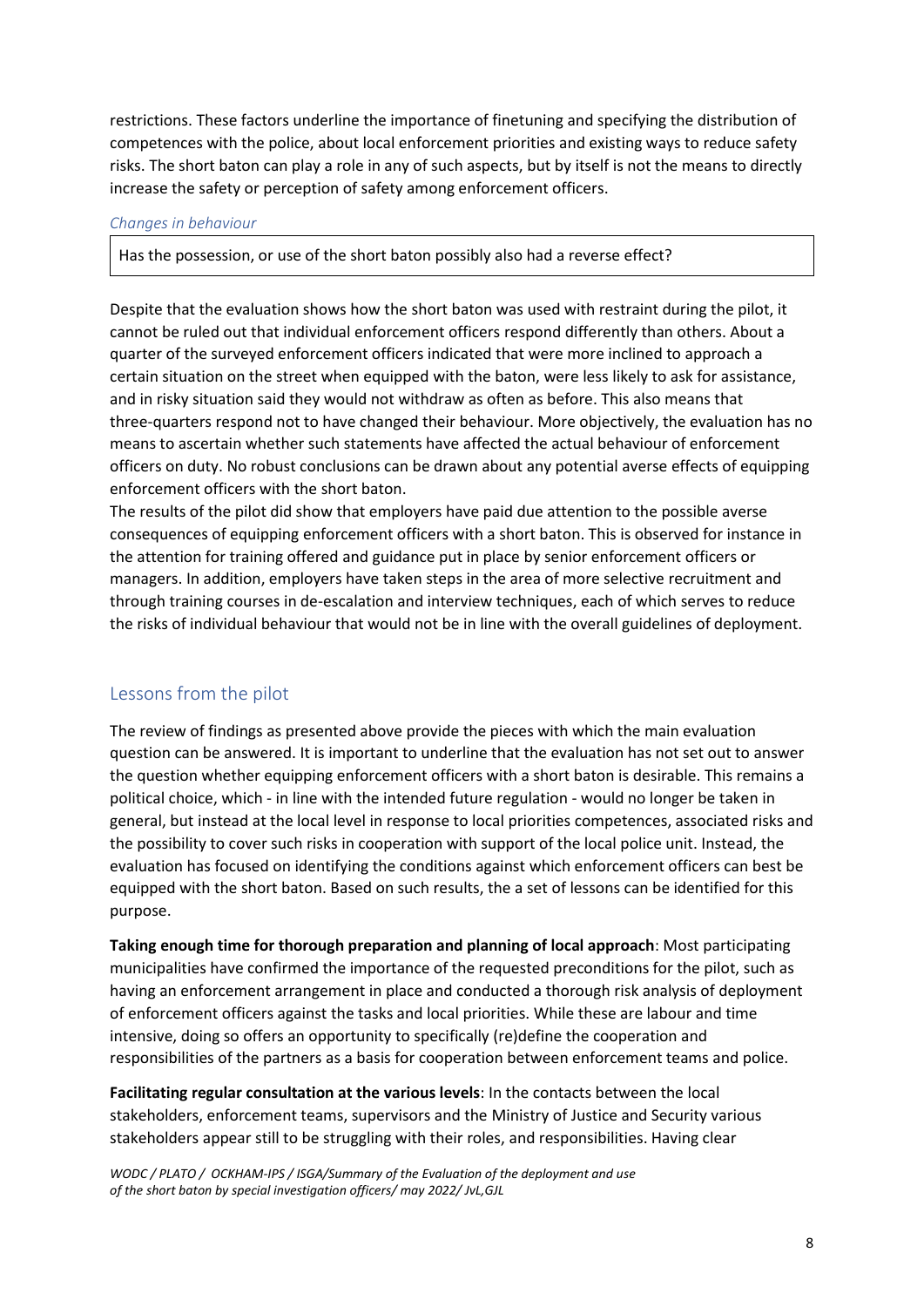assessment criteria are one answer to this, but a clear procedure for finding solutions when opinions differ too much is also necessary. In preparation of the intended future regulation, the Ministry of Justice and Security may consider to continue the national platform of direct supervisors, which also operated during the pilot. Consultations in which supervisors, local decisionmakers and the municipalities as employer participate and jointly monitor, evaluate and discuss progress, are important for an adequate introduction of the short baton. The findings in the pilot underline the importance of local customisation, but also of an unambiguous and transparent assessment framework. The leading principle should be that differences between municipalities can be traced back to local policy choices, not to different interpretations of national frameworks.

**Institutionalising cooperation with the police**: Promoting cooperation between local enforcement organisations and the local police units requires first of all the establishment of an enforcement arrangement. This arrangement could best build on existing relations and cooperation. Experiences from the pilot show that the introduction of the short baton brought existing cooperation patterns to the surface. Investing in ongoing consultation, in getting to know each other in professional work situations, can further strengthen cooperation. Important steps in this regard are the joint development of setting new tasks, discussing the demarcation of such tasks and identifying their overlap. Joint training can also strengthen and contribute to a further professionalisation of cooperation. Also among local decisionmakers, this needs to further attention at a continuous basis.

**Knowledge sharing on development of local strategies on equipment**: Attention to equipment with the short baton cannot be seen separately from the broader equipment of enforcement officers. This equipment also includes body armour, handcuffs and bodycams. The development of the intended future regulation on the equipment of enforcement officers can be seen against the broader background which allows municipalities to develop a local strategy on supporting and equipping their local enforcement officers. The pilot shows however that many municipalities struggle with this process, and would need to exchange ideas with other municipalities, learn and sometimes receive additional guidance and guidelines. Local decisionmakers suggest that such guidance could possibly be facilitated on a national level. They suggest for instance a role for the National Association of Municipalities (VNG), the national steering group of enforcement officers, possibly supplemented by the Public Prosecution Service and the Ministry of Justice and Security, who may support local strategy definition in the form of sharing good practices and developing model regulations.

**Start preparing administrative processing in good time**: The experience gained in the pilots shows the importance of thinking about the design of the administrative processes of granting of the formal authorisations for the use of weapons by enforcement officers in an early stage. It is recommended that Justis (the responsible executive Agency) is involved in this process in time, not only in the context of the statutory ex ante implementation review, but also to be able to contribute to preparations. Clarity is needed about the role of other parties involved in the process of formal authorisation of enforcement officers to carry the short baton, and the roles of other stakeholders in this

(employers, VNG, supervisors, police, the relevant policy department of the Ministry, Justis)

**More uniform approach to reporting and registration of use of force**: Procedures and instruments for reporting and registration of the use of the short baton depend on a simple and easy-to-use system, but also requires an active commitment to reporting, and registration discipline. By encouraging discussions at the individual level to reflect on the use, and review the legitimacy of the action may further contribute to establishing reporting discipline. This can be further strengthened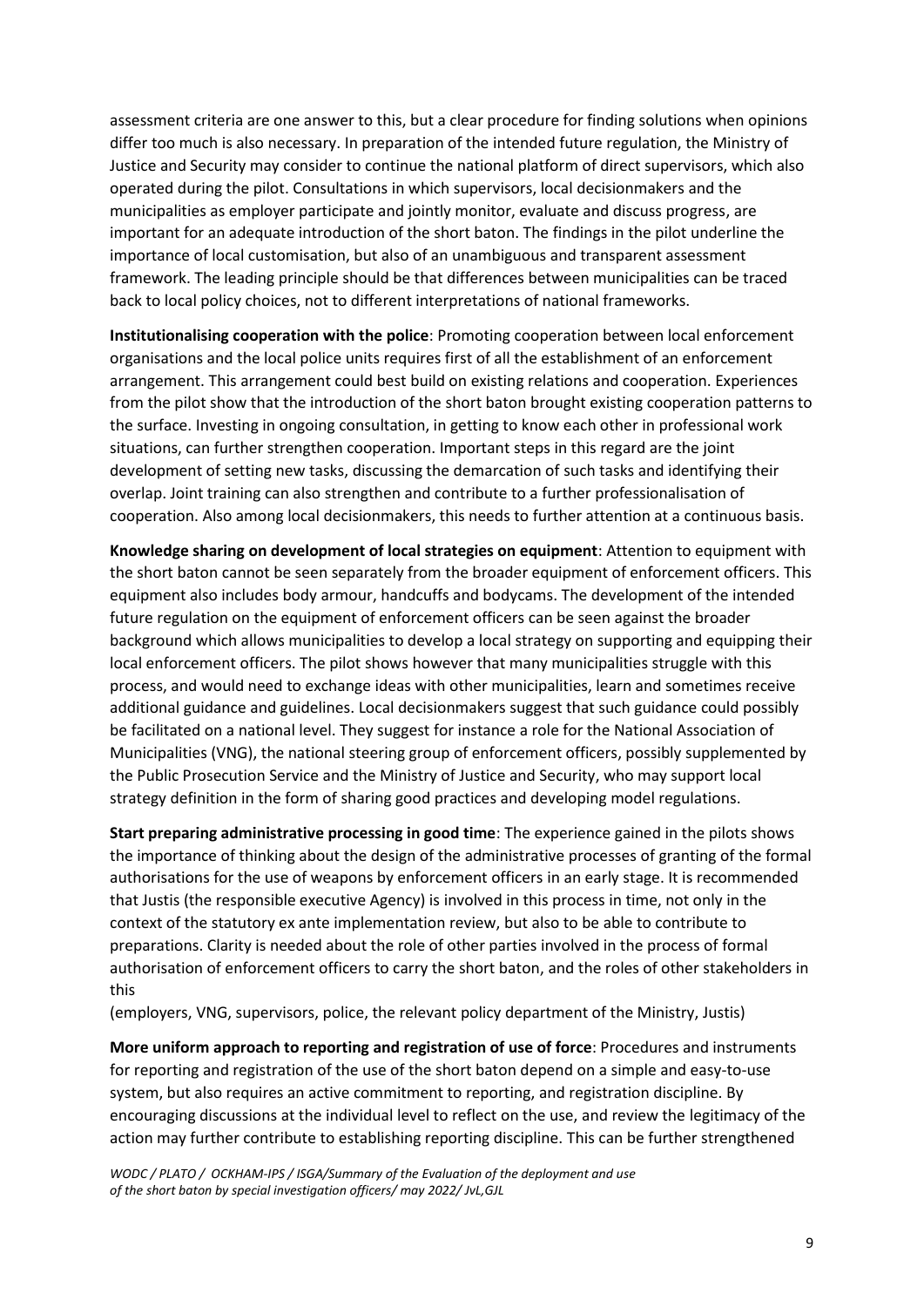by analysing and discussing trends at the level of the team involved, the unit, the district, or even nationwide. Putting in place national guidelines or briefings on how to organise this can stimulate uniformity across multiple municipalities so the data collected may provide sufficient information to draw conclusions.

**Reconsider the qualification "self-defence" in the performance of enforcement tasks**: The trade unions for enforcement officers, as well as enforcement officers themselves and local decisionmakers often refer to the short baton as a means for enforcement officers to defend themselves in extreme situations. Other stakeholders respond to this by pointing to limitations in the law regarding the use of weapons for self-defence. The legal use of weapons is limited for carrying out their authorised duties. However, this limitation creates legal uncertainties in any scenario where enforcement officers use the short baton to defend themselves, for instance in situation where they are confronted with aggression and violence. The pilot has shown that this is not theoretical, but takes place in practice. For this reason it is important to establish, based on theory and practice which type of use of the short baton is lawful, and which forms of use are not supported by law. The ongoing work on the intended future regulation can play a role to further clarify this for the future.

**Re-evaluate practical interpretation of liveability criterion**: Despite the fact that the liveability criterion in theory offers a clear delineation of the tasks and responsibilities of enforcement officers, in practice its use for a distinction of competences often proves more difficult. Moreover, municipalities do not always interpret it in the same way, and the tasks considered part of it have been undergoing changes. This requires reflection on the liveability criterion and its meaning, or further specification of its meaning, both at the national level, and at the local level, where the deployment of enforcement officers eventually is decided. Such additional reflection is needed to clarify the relation between the definition of tasks, the chosen enforcement effort, and the equipment needed for that.

**Local lessons for recruitment and selection**: The successful introduction of the short baton depends on having in place an explicit recruitment and selection policy at the municipal level. However, the pilot shows that municipalities differ in this respect. Some have already gone through an intensive professionalisation process of such policies before the pilot and increasingly require a minimum of communication skills in recruitment and selection. Because not all municipalities have undergone or completed such a process, this requires attention before the decision to equip enforcement officers can be taken. Participation in the pilot also required that enforcement officers had completed a MBO3 qualification have at least one year of practical experience. Such requirements should be adapted as much as possible to the local context, taking into account the specific composition of enforcement teams. Pilot municipalities generally did not consider it desirable to make a distinction between enforcement officers on the basis of personal characteristics when deciding to equip with the baton (on the basis of experience, level of education). It is conceivable, however, that the decision whether or not to equip certain boas with a baton is partly inspired by the type of tasks they conduct, or the type of deployment (location, hours); if boas already work in different teams with different tasks, a separate consideration with regard to equipment seems more appropriate.

**Additional practical training with attention to de-escalation**: In addition to the legally required RTGB training, which focuses on the correct use of the short baton, the pilot municipalities have experienced the value of additional training in social skills, conflict management, resilience and de-escalation. The benefits of such training can be further strengthened if attention is paid to practical examples and recordings from the bodycams are used. The organisation of joint training